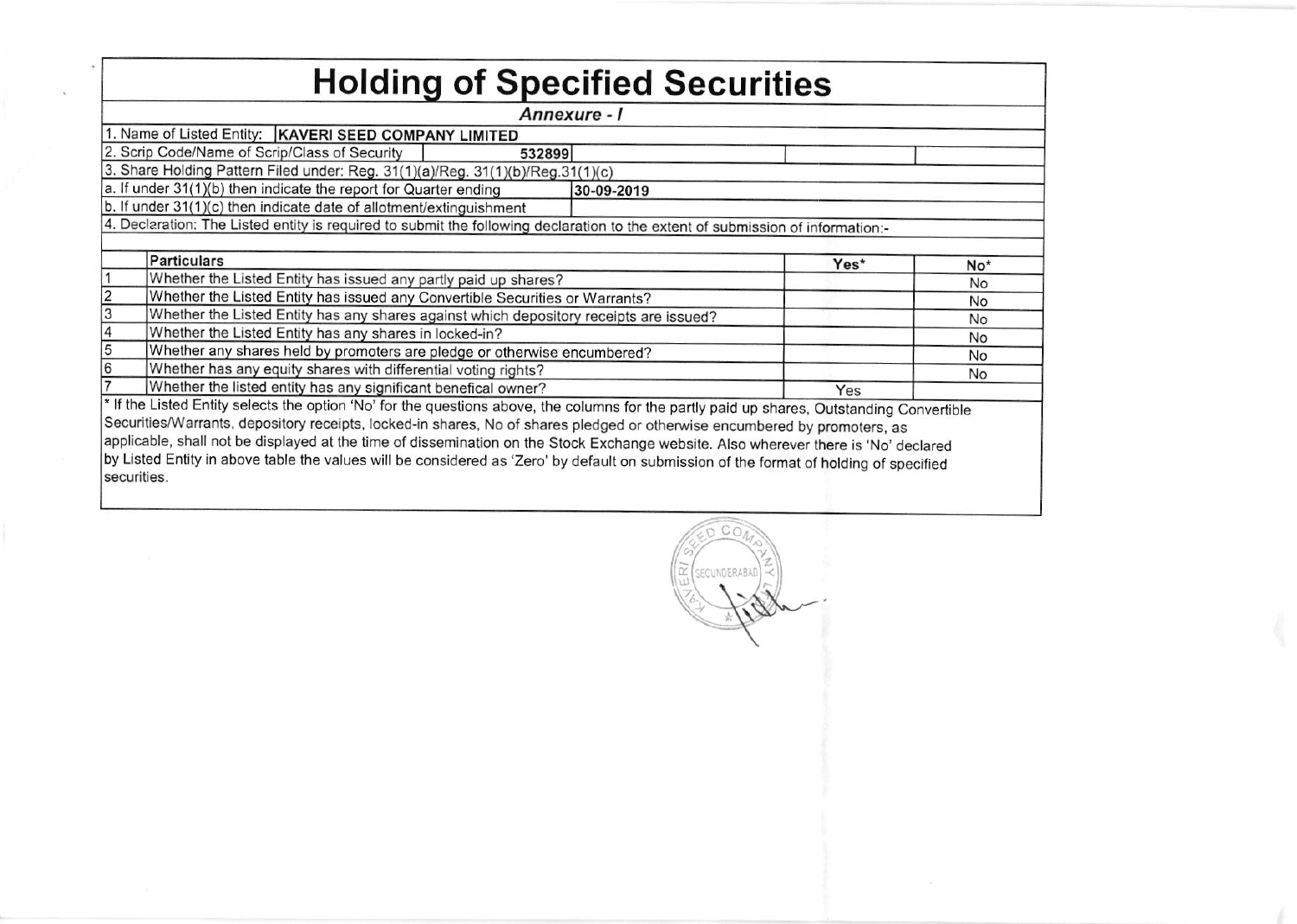|                  | Table I - SUMMARY STATEMENT HOLDING OF SPECIFIED SECURITIES                                                                                                  |              |                |                |                 |              |           |                  |                       |                   |              |               |                  |             |                |            |               |               |
|------------------|--------------------------------------------------------------------------------------------------------------------------------------------------------------|--------------|----------------|----------------|-----------------|--------------|-----------|------------------|-----------------------|-------------------|--------------|---------------|------------------|-------------|----------------|------------|---------------|---------------|
| Ca               | Category of<br>No.s of<br>No. of<br>$No.s$ $No. of$<br>Total<br><b>Shareh</b><br><b>Number of Votting Rights</b><br>Sharehold Number<br>No.<br><b>Number</b> |              |                |                |                 |              |           |                  |                       |                   |              |               |                  |             |                |            |               |               |
| te               | shareholder                                                                                                                                                  | <b>Share</b> | fully          | of             | share           | nos.         | olding    |                  |                       |                   |              | of            |                  |             |                |            |               | <b>Number</b> |
| go               | (II)                                                                                                                                                         | holders      | paid up        | Partl          | s               | shares       | as a %    |                  | held in each class of |                   |              |               | ing,             |             | οf             |            | of            | of            |
| ry               |                                                                                                                                                              |              | equity         |                | under           | held         | of total  |                  |                       | securities        |              | Sha           | as a $%$         | Locked      |                |            | <b>Shares</b> | equity        |
| (1)              |                                                                                                                                                              | (III)        | <b>Share</b>   | у<br>paid      |                 |              |           |                  |                       | (IX)              |              | res           | assuming         |             | in             |            | pledged       | shares        |
|                  |                                                                                                                                                              |              | held           |                | lying           | $(VII) =$    | no. of    |                  |                       |                   |              | Und           | full             |             | shares         |            | or            | held          |
|                  |                                                                                                                                                              |              |                | $-up$          | Depo            | $(IV)+(V) +$ | shares    |                  | No of Voting          |                   |              | erlyi         | conversio        |             | (XII)          |            | otherwi       | in            |
|                  |                                                                                                                                                              |              | (IV)           | equi           | sitory<br>Recei | (VI)         | (calcula  |                  | <b>Rights</b>         |                   | <b>Total</b> | ng            | $\sqrt{n}$<br>of |             |                |            | se            | dematerial    |
|                  |                                                                                                                                                              |              |                | ty<br>Shar     |                 |              | ted as    |                  |                       |                   | % of         | as a<br>Out   |                  |             |                | encumb     |               | ized          |
|                  |                                                                                                                                                              |              |                |                | pts             |              | per       |                  |                       |                   | $(A+B+C)$    | stati         | convertibl       |             |                |            | ered          | form          |
|                  |                                                                                                                                                              |              |                | е<br>held      | (VI)            |              | SCRR.1    |                  |                       |                   |              | ng            | e                | No.<br>(a)  | As a<br>$%$ of | No.<br>(a) | As<br>a%      | (XIV)         |
|                  |                                                                                                                                                              |              |                |                |                 |              | 957)      | Class            | C/a                   | Total             |              | con           | securities       |             | total          |            | of            |               |
|                  |                                                                                                                                                              |              |                | $(V)$          |                 |              | (VIII)    | Equity           | SS                    |                   |              | verti         | $\int$ as a %    |             | shar           |            | tota          |               |
|                  |                                                                                                                                                              |              |                |                |                 |              | As a $%$  | $\boldsymbol{x}$ | Oth                   |                   |              | ble           | of diluted       |             | es             |            |               |               |
|                  |                                                                                                                                                              |              |                |                |                 |              | οf        |                  | ers                   |                   |              | sec           | share            |             | held           |            | sha           |               |
|                  |                                                                                                                                                              |              |                |                |                 |              | $(A+B+C$  |                  | У                     |                   |              | uriti         | capital)         |             | (b)            |            | res<br>held   |               |
|                  |                                                                                                                                                              |              |                |                |                 |              | 2)        |                  |                       |                   |              | es            | $(XI)=(VII)+$    |             |                |            | (b)           |               |
|                  |                                                                                                                                                              |              |                |                |                 |              |           |                  |                       |                   |              | (incl<br>udin | (X)<br>As a % of |             |                |            |               |               |
|                  |                                                                                                                                                              |              |                |                |                 |              |           |                  |                       |                   |              | g             |                  |             |                |            |               |               |
|                  |                                                                                                                                                              |              |                |                |                 |              |           |                  |                       |                   |              | War           |                  |             |                |            |               |               |
|                  |                                                                                                                                                              |              |                |                |                 |              |           |                  |                       |                   |              | rant          |                  |             |                |            |               |               |
|                  |                                                                                                                                                              |              |                |                |                 |              |           |                  |                       |                   |              | s)            |                  |             |                |            |               |               |
|                  |                                                                                                                                                              |              |                |                |                 |              |           |                  |                       |                   |              | (X)           |                  |             |                |            |               |               |
|                  | (A) Promoter & Promoter Group                                                                                                                                |              | 6 34779721     | $\mathbf{0}$   | $\Omega$        | 34779721     |           | 55.093 34779721  | 0 <sup>1</sup>        | 34779721          | 55.0930      | $\mathbf{0}$  | 55.0930          | 0           | $\mathbf{0}$   | $\Omega$   | $\Omega$      |               |
|                  |                                                                                                                                                              |              |                |                |                 |              |           |                  |                       |                   |              |               |                  |             |                |            |               | 34779721      |
|                  | (B) Public                                                                                                                                                   |              | 28430 28349412 | 0              | 0               | 28349412     |           | 44.907 28349412  | $\overline{0}$        | 28349412          | 44.9070      | 0             | 44.9070          | 0           | $\mathbf{0}$   |            | NA NA         | 28349391      |
| $\overline{(C)}$ | Non Promoter-Non Public                                                                                                                                      | $\mathbf{0}$ | $\mathbf{0}$   | 0              | 0               | $\mathbf{0}$ | $\Omega$  | 0                | 0                     | 0                 | 0.0000       | 0             | 0.0000           | $\mathbf 0$ | $\Omega$       | <b>NA</b>  | <b>NA</b>     | $\Omega$      |
|                  | (C1) Shares underlying DRs                                                                                                                                   | $\mathbf{O}$ | $\mathbf{0}$   | $\mathbf 0$    | 0               | $\mathbf{0}$ | <b>NA</b> | 0                | 0                     | 0                 | 0.0000       | $\mathbf 0$   | 0.0000           | 0           | $\Omega$       | <b>NA</b>  | <b>NA</b>     | 0             |
|                  | (C2) Shares held by Employee Trusts                                                                                                                          | 0            | $\mathbf{0}$   | $\overline{0}$ | $\overline{0}$  | $\Omega$     | $\Omega$  | $\mathbf{0}$     | $\Omega$              | $\Omega$          | 0.0000       | $\mathbf{0}$  | 0.0000           | 0           | $\Omega$       | <b>NA</b>  | <b>NA</b>     | $\Omega$      |
|                  | Total                                                                                                                                                        |              | 28436 63129133 | 0              | $\mathbf{0}$    | 63129133     |           | 63129133         | $\overline{0}$        | 63129133 100.0000 |              | 0             | 100.0000         | $\mathbf 0$ | 0              |            |               | 63129112      |

 $\frac{6}{1}$ ERABAD E

 $\hat{\mathcal{Z}}$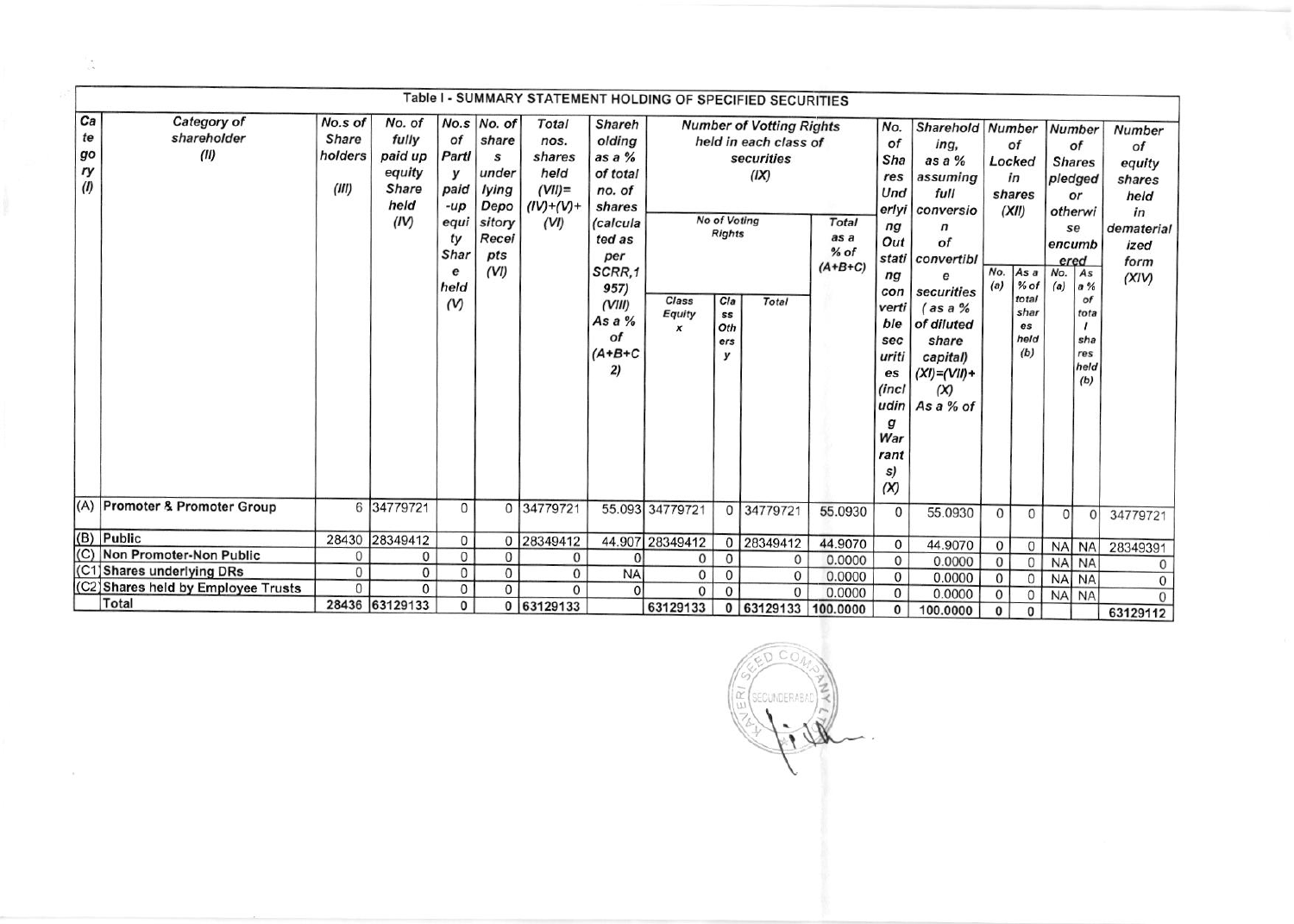|              | Table II - STATEMENT SHOWING SHAREHOLDING PATTERN OF THE PROMOTER AND PROMOTER GROUP |             |                                               |                                                                      |                                                                                     |                                                                                                            |                                                                              |                                                                                                                 |                  |                                                                      |                                                                                        |                                             |                                                                                                                                                                         |                                                                                                                                                                                                                                          |                |                                                                                                                |                |                                                                                                                                                  |                                                                                              |
|--------------|--------------------------------------------------------------------------------------|-------------|-----------------------------------------------|----------------------------------------------------------------------|-------------------------------------------------------------------------------------|------------------------------------------------------------------------------------------------------------|------------------------------------------------------------------------------|-----------------------------------------------------------------------------------------------------------------|------------------|----------------------------------------------------------------------|----------------------------------------------------------------------------------------|---------------------------------------------|-------------------------------------------------------------------------------------------------------------------------------------------------------------------------|------------------------------------------------------------------------------------------------------------------------------------------------------------------------------------------------------------------------------------------|----------------|----------------------------------------------------------------------------------------------------------------|----------------|--------------------------------------------------------------------------------------------------------------------------------------------------|----------------------------------------------------------------------------------------------|
|              | Category & Name of the<br>shareholders<br>(1)                                        | PAN<br>(II) | No of<br><b>Share</b><br>holde<br>rs<br>(III) | No of<br>fully<br>paid up<br>equity<br><b>Shares</b><br>held<br>(IV) | Partl<br>$\mathbf{v}$<br>paid-<br>$\mu$<br>equi<br>ty<br>Shar<br>e<br>held<br>$(V)$ | No.<br>of<br>shar<br>es<br>unde<br>rlyin<br>$\boldsymbol{g}$<br>Dep<br>osito<br>ry<br>Rece<br>ipts<br>(VI) | <b>Total</b><br>nos.<br>shares<br>held<br>$(VII)$ =<br>$(IV)+(V)+(V)$<br>VI) | Shareho<br>Iding<br>%<br>calculat<br>ed as<br>per<br>SCRR,1<br>957<br>As a %<br>of<br>$(A+B+C)$<br>2)<br>(VIII) | Class<br>Equity  | <b>No of Voting</b><br><b>Rights</b><br>Cla<br>ss<br>Oth<br>ers<br>y | <b>Number of Voting Rights</b><br>held in each class of<br>securities<br>(IX)<br>Total | <b>Total</b><br>as a<br>$%$ of<br>$(A+B+C)$ | No.<br>of<br>Sha<br>res<br>Und<br>erly<br>ing<br>Out<br>stat<br>ing<br>con<br>vert<br>ible<br>sec<br>uriti<br>es<br>(inc<br>ludi<br>nq<br>War<br>rant<br>s)<br>$\infty$ | Shareh<br>olding,<br>as a $%$<br>assumi<br>ng<br>full<br>convers<br>ion<br>оf<br>convert<br>ible<br>securiti<br>$es$ (as a<br>%<br>of<br>diluted<br>share<br>capital)<br>$(XI) = (VII)$<br>$)+ (X)$<br>As a $%$<br>οf<br>$(A+B+C)$<br>2) | No.<br>(a)     | <b>Number</b><br>of<br>Locked<br>in<br>shares<br>(XII)<br>As a<br>$%$ of<br>total<br>shar<br>es<br>held<br>(b) | No.<br>(a)     | <b>Number</b><br>of<br><b>Shares</b><br>pledged<br>or<br>otherwis<br>е<br>encumbe<br>red<br>As a<br>$%$ of<br>total<br>shar<br>es<br>held<br>(b) | <b>Number</b><br>of<br>equity<br>shares<br>held<br>in<br>demateria<br>lized<br>form<br>(XIV) |
| $\mathbf{1}$ | Indian                                                                               |             |                                               |                                                                      |                                                                                     |                                                                                                            |                                                                              |                                                                                                                 |                  |                                                                      |                                                                                        |                                             |                                                                                                                                                                         |                                                                                                                                                                                                                                          |                |                                                                                                                |                |                                                                                                                                                  |                                                                                              |
|              | (a) Individuals/Hindu undivided Family                                               |             |                                               |                                                                      |                                                                                     |                                                                                                            |                                                                              |                                                                                                                 |                  |                                                                      |                                                                                        |                                             |                                                                                                                                                                         |                                                                                                                                                                                                                                          |                |                                                                                                                |                |                                                                                                                                                  |                                                                                              |
|              | <b>VENKATA BHASKAR RAO</b>                                                           | AAAHG6481R  |                                               | 10391682                                                             | $\mathbf{0}$                                                                        | $\overline{0}$                                                                                             | 10391682                                                                     | 16.4610                                                                                                         | 10391682         |                                                                      |                                                                                        |                                             |                                                                                                                                                                         |                                                                                                                                                                                                                                          |                |                                                                                                                |                |                                                                                                                                                  |                                                                                              |
|              | <b>GUNDAVARAM (HUF)</b>                                                              |             |                                               |                                                                      |                                                                                     |                                                                                                            |                                                                              |                                                                                                                 |                  | $\Omega$                                                             | 10391682                                                                               | 16.4610                                     |                                                                                                                                                                         | 0 16.4610                                                                                                                                                                                                                                | $\Omega$       | $\circ$                                                                                                        | 0              | $\Omega$                                                                                                                                         | 10391682                                                                                     |
|              | <b>GUNDAVARAM VENKATA</b><br><b>BHASKAR RAO</b>                                      | AARPG8379F  |                                               | 5576416                                                              | $\Omega$                                                                            | $\Omega$                                                                                                   | 5576416                                                                      | 8.8333                                                                                                          | 5576416          | $\Omega$                                                             | 5576416                                                                                | 8.8333                                      | $\Omega$                                                                                                                                                                | 8.8333                                                                                                                                                                                                                                   | $\Omega$       | $\Omega$                                                                                                       | $\Omega$       | $\Omega$                                                                                                                                         | 5576416                                                                                      |
|              | PAVAN GUNDAVARAM                                                                     | ABTPG8553E  |                                               | 2319505                                                              | $\Omega$                                                                            | $\overline{0}$                                                                                             | 2319505                                                                      | 3.6742                                                                                                          | 2319505          | $\overline{0}$                                                       | 2319505                                                                                | 3.6742                                      | $\Omega$                                                                                                                                                                | 3.6742                                                                                                                                                                                                                                   | 0              | $\Omega$                                                                                                       | <sup>0</sup>   | $\mathbf{0}$                                                                                                                                     | 2319505                                                                                      |
|              | VAMSHEEDHAR CHENNAMANENI                                                             | ADVPC1241M  |                                               | 1016295                                                              | $\Omega$                                                                            | $\Omega$                                                                                                   | 1016295                                                                      | 1.6099                                                                                                          | 1016295          | $\Omega$                                                             | 1016295                                                                                | 1.6099                                      | $\Omega$                                                                                                                                                                | 1.6099                                                                                                                                                                                                                                   | $\Omega$       | 0                                                                                                              | $\Omega$       | $\Omega$                                                                                                                                         | 1016295                                                                                      |
|              | MITHUN CHAND CHENNAMANENI                                                            | AFRPC8969E  |                                               | 892205                                                               | $\Omega$                                                                            | $\overline{0}$                                                                                             | 892205                                                                       | 1.4133                                                                                                          | 892205           | $\Omega$                                                             | 892205                                                                                 | 1.4133                                      | $\Omega$                                                                                                                                                                | 1.4133                                                                                                                                                                                                                                   | $\Omega$       | $\Omega$                                                                                                       | $\Omega$       | $\Omega$                                                                                                                                         | 892205                                                                                       |
|              | VANAJA DEVI GUNDAVARAM                                                               | AHBPG5812G  |                                               | 14583618                                                             | $\Omega$                                                                            |                                                                                                            | 0 14583618                                                                   | 23.1012                                                                                                         | 14583618         | $\Omega$                                                             | 14583618                                                                               | 23.1012                                     | $\Omega$                                                                                                                                                                | 23.1012                                                                                                                                                                                                                                  | 0              | $\Omega$                                                                                                       | $\Omega$       | $\Omega$                                                                                                                                         | 14583618                                                                                     |
|              | Total                                                                                |             |                                               | 6 34779721                                                           | $\overline{0}$                                                                      |                                                                                                            | 0 34779721                                                                   |                                                                                                                 | 55.0930 34779721 |                                                                      | 0 34779721                                                                             | 55.0930                                     |                                                                                                                                                                         | $0$ 55.0930                                                                                                                                                                                                                              | 0 <sup>1</sup> | 0                                                                                                              | 0 <sup>1</sup> |                                                                                                                                                  |                                                                                              |
|              | (b) Central Government/State Government(s)                                           |             |                                               |                                                                      |                                                                                     |                                                                                                            |                                                                              |                                                                                                                 |                  |                                                                      |                                                                                        |                                             |                                                                                                                                                                         |                                                                                                                                                                                                                                          |                |                                                                                                                |                |                                                                                                                                                  | 0 34779721                                                                                   |
|              |                                                                                      |             | 0                                             | 0                                                                    | 0                                                                                   | $\Omega$                                                                                                   | $\Omega$                                                                     | 0.0000                                                                                                          | 0                |                                                                      | -O.                                                                                    | 0.0000                                      | $\Omega$                                                                                                                                                                | 0.0000                                                                                                                                                                                                                                   | 0              | $\Omega$                                                                                                       | $\Omega$       | $\Omega$                                                                                                                                         |                                                                                              |
|              | Total                                                                                |             | $\overline{0}$                                | $\Omega$                                                             | $\bf{0}$                                                                            | $\overline{0}$                                                                                             | $\overline{0}$                                                               | 0.0000                                                                                                          | $\overline{0}$   | $\Omega$                                                             | $\alpha$                                                                               | 0.0000                                      | $\Omega$                                                                                                                                                                | 0.0000                                                                                                                                                                                                                                   | $\overline{0}$ | $\Omega$                                                                                                       | $\Omega$       | $\Omega$                                                                                                                                         | $\overline{0}$<br>$\Omega$                                                                   |
|              |                                                                                      |             |                                               |                                                                      |                                                                                     |                                                                                                            |                                                                              |                                                                                                                 |                  |                                                                      |                                                                                        |                                             |                                                                                                                                                                         |                                                                                                                                                                                                                                          |                |                                                                                                                |                |                                                                                                                                                  |                                                                                              |

 $\frac{\pi}{2\sqrt{2}}$  .

Jesse